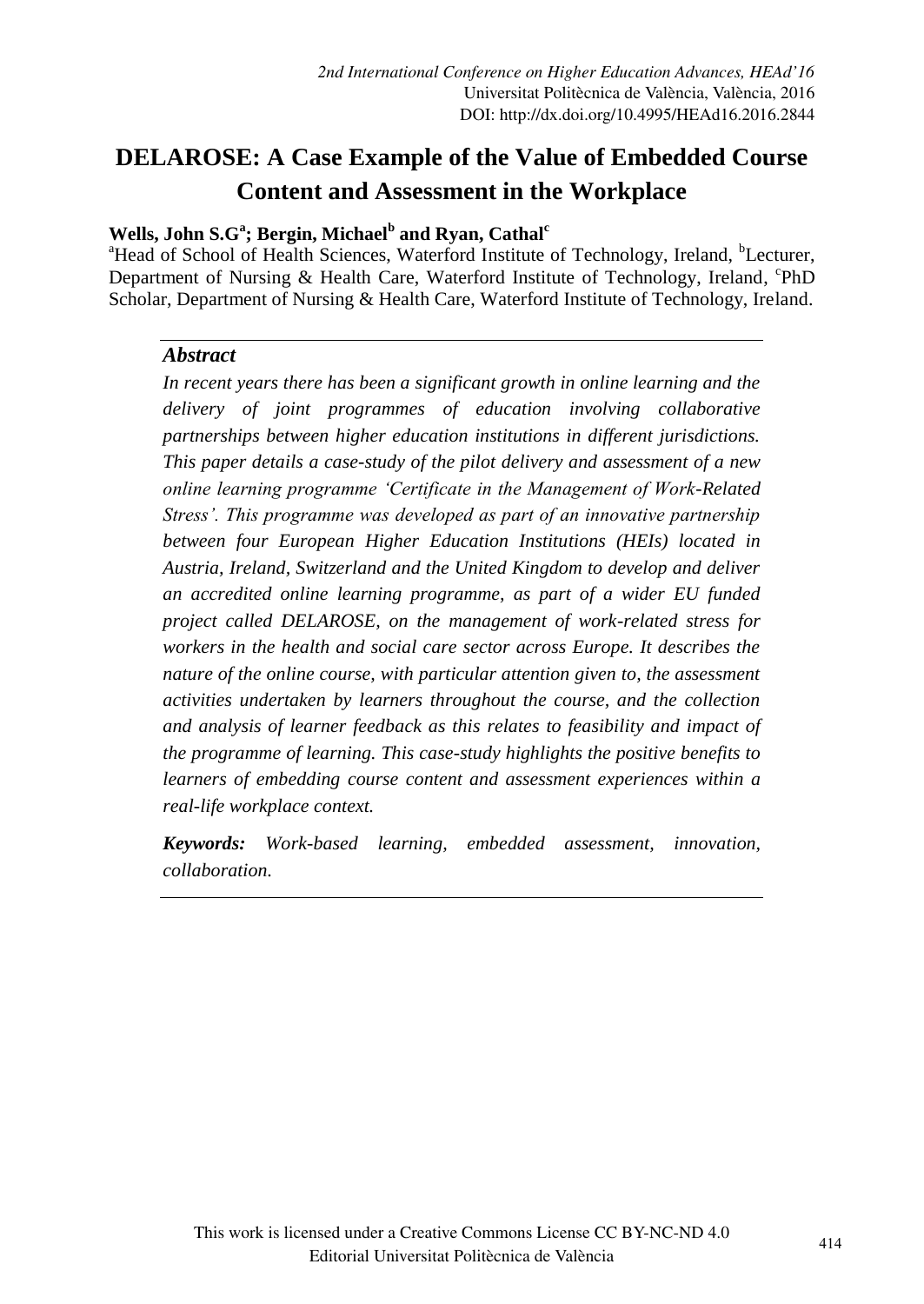# **1. Introduction**

The DELAROSE project brought together three European HEI"s - Waterford Institute of Technology in Ireland, University of Graz in Austria and the University of Applied Sciences and Arts of Southern Switzerland - in a collaborative partnership to develop and deliver an accredited online learning programme: the "Certificate in the Management of Work-Related Stress". This programme was delivered in pilot form to a sample of learners from the health and social care sector by these three HEIs in the English, German and Italian languages respectively. A fourth HEI, King"s College London in the UK, collaborated in the development of the course material but at present does not deliver the programme to learners.

The DELAROSE project derived from the findings of a previous project, ROSE, which explored work related stress across Europe in the health and social care sector (Wells, Denny, & Cunningham, 2011; Ridge et al., 2011). Stress at work is a considerable public health challenge across Europe (European Commission, 2011), with nearly 80% of managers in Europe concerned about stress in their workplace (ESENER Survey, EASHW 2010). A recent EU Framework Directive 89/391 now places a legal obligation on employers to protect workers by anticipating, evaluating and combating health and safety risks in the workplace. Furthermore, several other policy initiatives such as the 2008 European Pact for Mental Health and Well-being encourage employers to promote positive mental well-being in the workplace. However, the impact of these measures appears to be limited. For example, less than 30% of European workplaces currently have procedures in place to combat occupational stress, while 42% of managers" report dealing with psychosocial risks to be more challenging than other risks in the work-place (EASHW, 2010).

Health and social care have consistently been ranked as amongst some of the most stressful fields in which to work (Wells, 2011). Those working in these fields experience the highest rates of work-related anxiety, stress and depression in any field (Health and Safety Executive, 2014). Recent trends in the health and social care sector in Ireland, such as an employment moratorium, salary cuts and increased working hours have contributed an increasingly stressful and demanding work environment and a high level of staff turnover (Wells & White, 2014).

The following paper presents a case-study of the delivery and assessment of the pilot online learning programme "Certificate in the Management of Work-Related Stress". It describes the nature of the online course, with particular attention given to the development of the assessment activities undertaken by learners throughout the course and the collection and analysis of learner feedback as this relates to feasibility and impact of the programme of learning. This case-study highlights the positive deep learning impact that can be made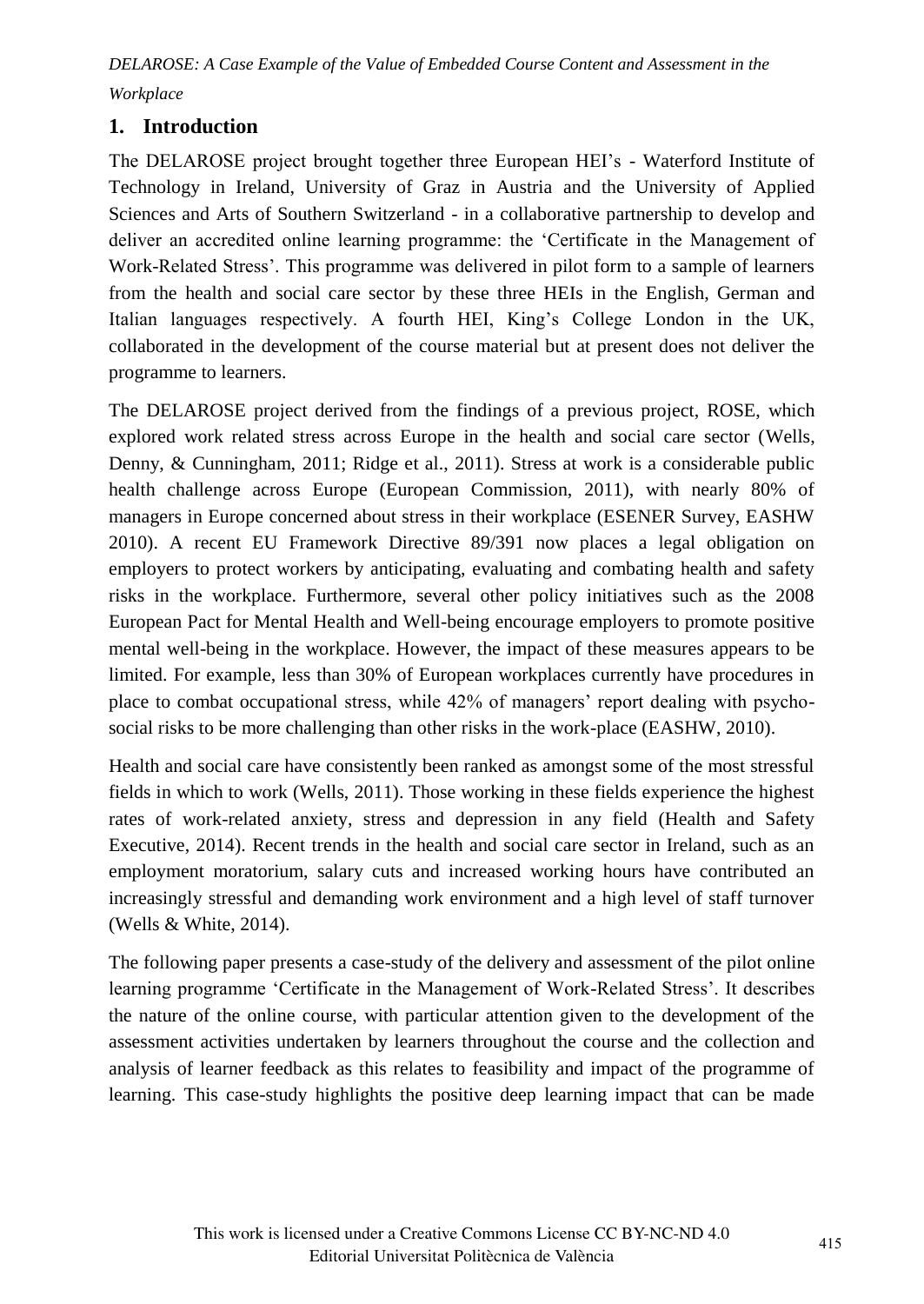upon learners by locating their assessment experience within a real-life context that is relevant to their day to day experience.

## **2. 'Certificate in the Management of Work-Related Stress'**

The DELAROSE online learning programme was piloted with a small sample of learners from the health and social care sector between June and September 2015. A total of 15 learners completed the pilot of the DELAROSE online learning programme across the three partner institutions. 7 learners completed the programme with WIT, while 3 learners completed the programme with SUPSI and 5 with the University of Graz.

The content of the programme consisted of Units of Learning Outcomes divided across two modules. Each module was worth ten ECTS credits. The first module, Person-Centred Management of Work-Related Stress, aimed to equip learners with the requisite skills, knowledge and competences to manage their own personal levels of work-related stress; while the second module, Environment-Centred Management of Work-Related Stress, was tailored towards helping learners create an ergonomically less-stressful working environment.

The course was hosted on a Moodle platform and delivered entirely asynchronously. As such, upon registration, learners were provided with access to a series of interactive slide presentations, additional support material and a link to submit their completed assessment activities. Learners also had access to a dedicated tutor and weekly skype meetings should they require additional synchronous learning support. The programme was underpinned by a philosophy of learner-centredness. As such, asynchronous nature of the programme meant that learners could progress through the programme at their own pace and submit their assessments as and when they completed them.

A specific pedagogical approach - Multiple Intelligence Teaching Approaches (MITA) – was integrated into the programme design to address different learner abilities and intellectual dispositions (Denny et al., 2008). The approach encompasses a wide variety of teaching strategies which were integrated into both the learning material presentation and the learning activities. For example, inter and intra personal skills were targeted by encouraging learners to reflect on and evaluate the impact of the programme content on their personal circumstances and discuss this with others in the workplace, while visualspatial skills were targeted through visual presentations, graphs, mind-mapping and visualisation. Utilising MITA as the pedagogical framework was particularly suited to a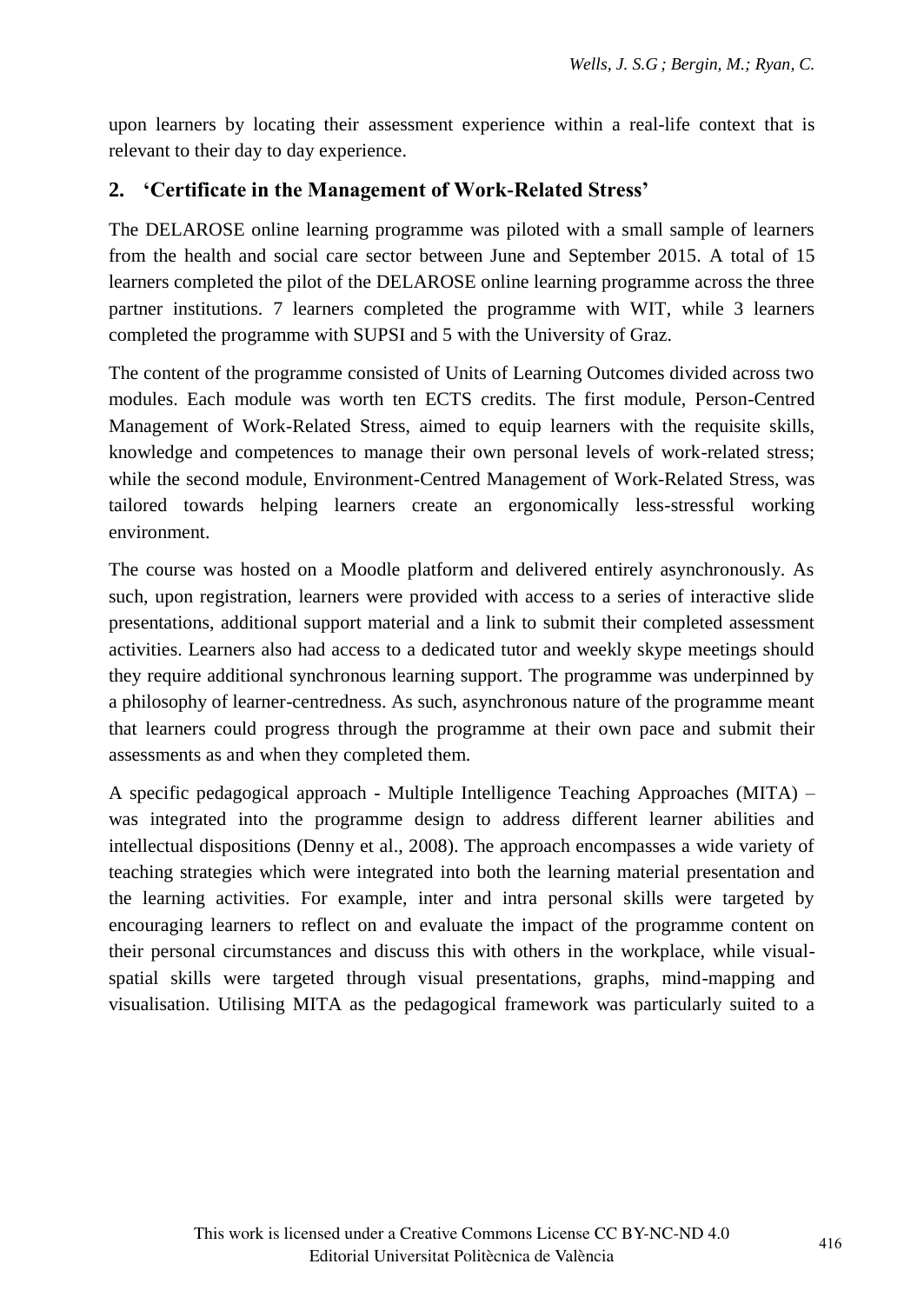European context as it takes account of both individual and cultural learning differences to achieve a shared outcome (Weber, 2005). The MITA approach facilitated the concurrent assessment of several work based competences through problem-based work integrated activity.

# **3. Programme Assessment**

Achievement of the programme learning outcomes was assessed through the submission of a series of work-based activities contained within a personal portfolio of achievement. These activities were completed incrementally as the learner progressed through each Unit of Learning Outcomes and could be submitted at any time following course registration up until the closing date.

This approach, building upon learners previous experiences, engaged them in a series of tasks and activities associated with the units of learning. Learners were encouraged to reflect upon what they had learned, with reference to their own previous experiences. In this context, learners were required to submit evidence that they had carried out specific tasks or activities within their workplace, and reflect upon the suitability, sustainability and impact of these tasks on both their personal levels of work-related stress and the level of ergonomic stress within their own workplace.

For example, as part of the Unit of Learning 'The Organisation and Stress' learners were required to complete the "Ten Category" assessment framework to evaluate the extent to which the organisational structures and policies contributed to work-related stress. Engaging with this assessment framework enabled learners to demonstrate that they had achieved several key specified learning outcomes within their own real-world context, relating to Knowledge: e.g., "Knowledge of a framework to identify causes of stress at your workplace; Skills: e.g., 'Application of the 'Ten Category Framework'; and Competences: e.g., 'Identify the different categories of stress in your workplace'. Similarly, as part of the Unit of Learning "Learning How to Relax", learners were required to complete and submit a log of their experiences of trialling series of relaxation exercises. The completion of this activity log enabled learners to demonstrate that had achieved the requisite learning outcomes for the Unit as these relate to Knowledge: e.g., " Identify different relaxation methods"; Skills: e.g., "Be able to use guided relaxation", and Competences: e.g., "Adapt relaxation techniques to be utilised in the workplace".

## **4. Learner Feedback**

Feedback relating to the perceived quality and utility of the DELAROSE programme was collected from all 15 learners. This feedback was provided both quantitatively (through the completion of pre and post course questionnaires) and qualitatively (through the submission of written responses to a series of open-ended questions).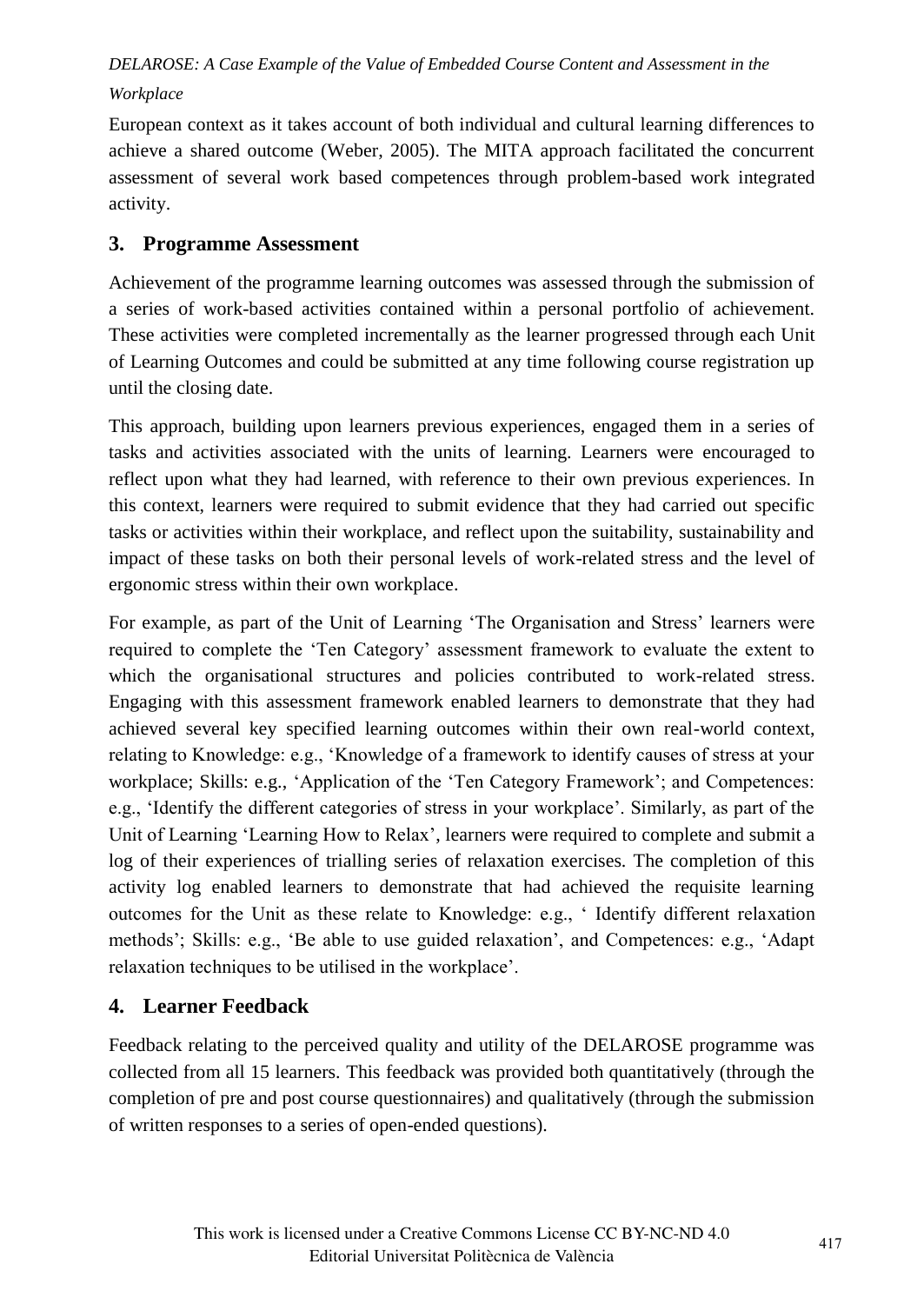## *4.1 Quantitative Measures*

All learners completed questionnaires before commencing the online learning programme (T1) and after they had completed the programme (T2). The first questionnaire included measures to ascertain participants" knowledge and confidence in managing their own stress in the workplace and other people's" stress. The second questionnaire included these measures plus additional measures to ascertain the degree to which people found the different modules helpful in increasing their knowledge of these areas of stress management, and the degree to which they had implemented their knowledge in the workplace; as well as the degree to which they found the programme to be a useful and worthwhile learning experience.

#### *4.2 Qualitative Insights*

Learners were also asked to submit written feedback upon completion of the pilot course. This feedback was submitted electronically by the learners, and guided by the following statements:

- 1. Please tell us about the positive aspects of the course
- 2. Please tell us about the aspects of the course you thought could be improved
- 3. If you have found the course to be useful, please describe how you have used the knowledge you have gained in the course, in your workplace

## **5. Results**

The quantitative data overall revealed a high degree of satisfaction. For example, there were significant increases in learner's knowledge  $(p=0.022)$  and in their in confidence in managing other people's workplace stress  $(p<0.001)$ .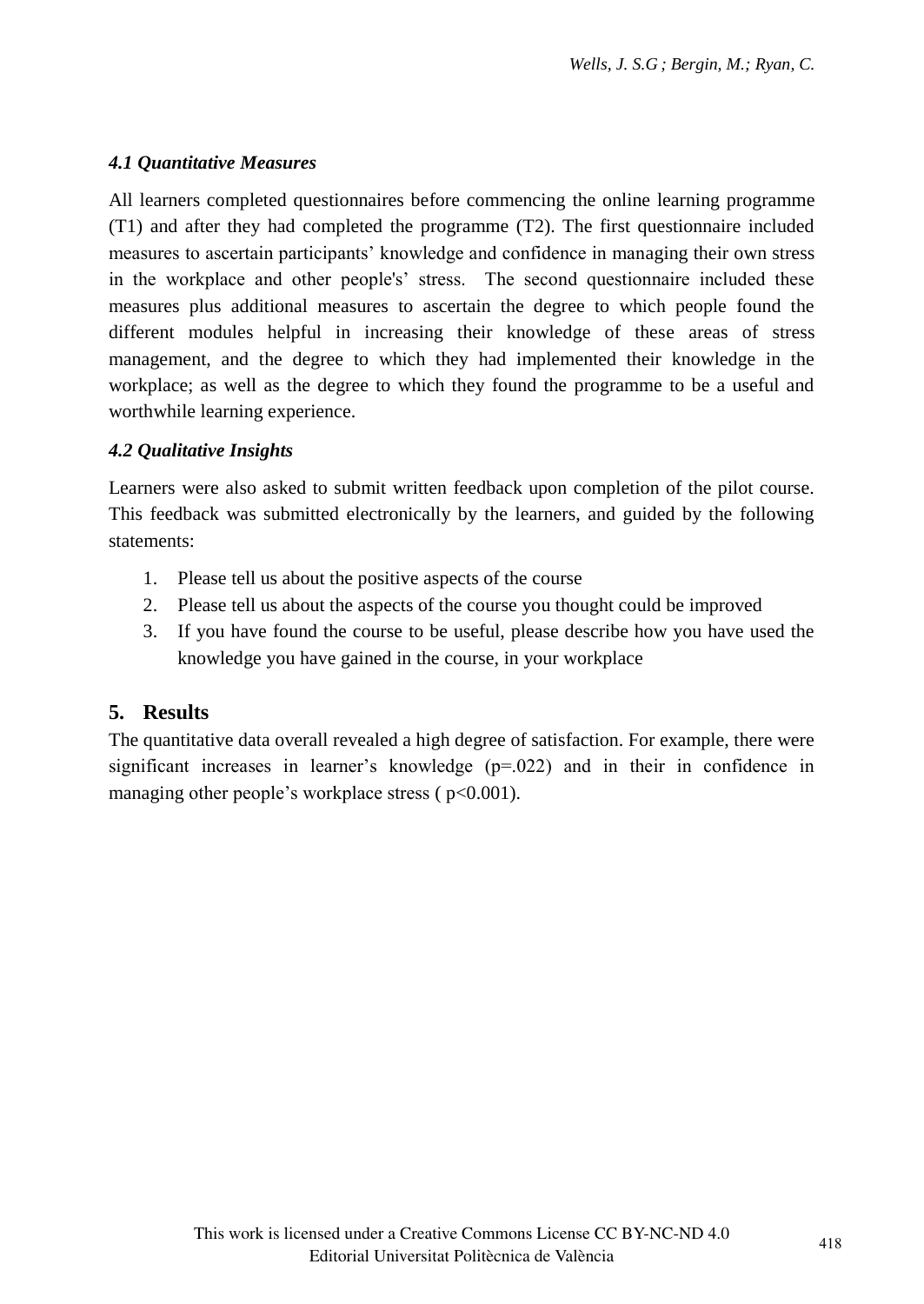| <b>Measure</b>                                     | Mean before<br>pilot (SD) | Mean after<br>pilot(SD) | t.      | <b>P</b> value | 95% CI           |
|----------------------------------------------------|---------------------------|-------------------------|---------|----------------|------------------|
| Knowledge                                          | 8.1(1.0)                  | 8.7(1.0)                | $-2.59$ | .022           | $-1.2$ to $-0.1$ |
| Confidence in managing<br>own workplace stress     | 5.6(1.1)                  | 5.8(0.9)                | $-1.00$ | .334           | $-6$ to 0.2      |
| Confidence in managing<br>others' workplace stress | 4.6(1.0)                  | 5.8(0.9)                | $-6.00$ | .000.          | $-1.6$ to $-0.8$ |

#### **Table 1. Impact of Pilot Programme of Learner Knowledge and Confidence**

#### *5.1 Satisfaction with the Course*

#### *Content & Format of Course*

86.7% of participants reported satisfaction with the course  $(n=13)$ , rating it  $>=5$  on a scale of 1 to 7. The lowest rating of satisfaction was a score of 4 as rated by 2 participants.

93.3% of participants agreed that they found the course helpful for learning techniques to manage their own stress  $(n=14)$ . The lowest rating of agreement with the utility of this aspect of the course was 4, as rated by 1 participant (also on a scale of 1 to 7).

#### *5.2 Qualitative Feedback*

Learners identified several positive aspects of the course. In particular, increased selfawareness of stress, both in terms of the nature of stress and its impact; flexibility and ease of access, and the comprehensive range of information provided were identified as key positive aspects of the course.

*"Interesting content for a wide range of professionals; to learn more about the influences of stress"*

*"Perfect prepared course material and comprehensive tasks"*

*"Learning material helpful and easy to understand"*

Learners also identified aspects of the learning programme which could be improved. These related to timeframe of course completion (e.g. a loosely structured "guide" timeframe for completion of the different aspects of the course may be helpful), a reorganisation of course material and changes in format with regard to feedback:

*"More interaction/discussion with students"*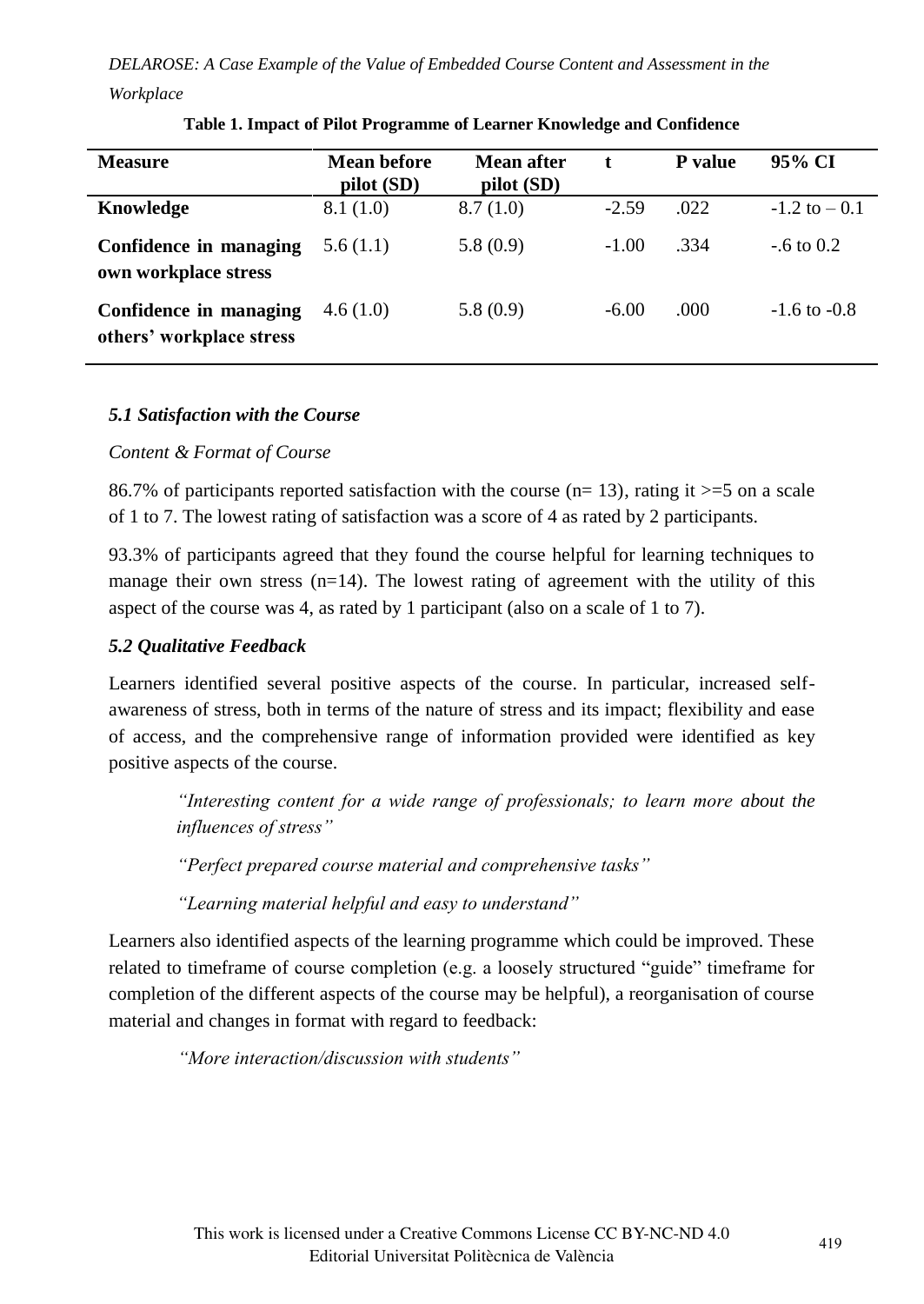*"To provide learning material in a different way, with Powerpoint slides and additional learning material in one file and more graphically with more pictures and graphs."*

*"Feedback after completing tasks would be helpful and motivating - to know what needs to be improved."*

In addition to this, we requested learner feedback as this relates to the application of knowledge for managing the learners personal levels of stress in the workplace stress, and in creating a less stress working environment.

With regard to the application to self, learners identified various positive personal benefits, including a deeper understanding of leadership styles within the workplace and the importance of accurate and effective appraisal of stressors:

*"The person-centred modules provided me with more reflective opportunity and.... gave me an insight into, for example, management/leadership styles and I am now more aware of this and can see it in myself, my peers and management. I feel it has helped manage situations better when dealing with people, opened my eyes in a away"*

*"Owning stress and taking responsibility for it; able to stand back, analyse and respond more effectively."*

*"Become more proactive in managing stress, identifying triggers and putting action into place"*

With regard to the application to others, learners highlighted improved communication with colleagues and the sharing of coping techniques**:**

*"Encouraging staff teams to address stress in a supportive and open manner"*

*"Discussion with colleagues and proposing the use of relaxation exercises to reduce stress"*

*"Ergonomics - more aware of them and encouraging others to use good ergonomic practice."*

*"Staff member appeared very withdrawn and under pressure, due to take leave and requested at late notice to add an additional 2 days to end of their leave.*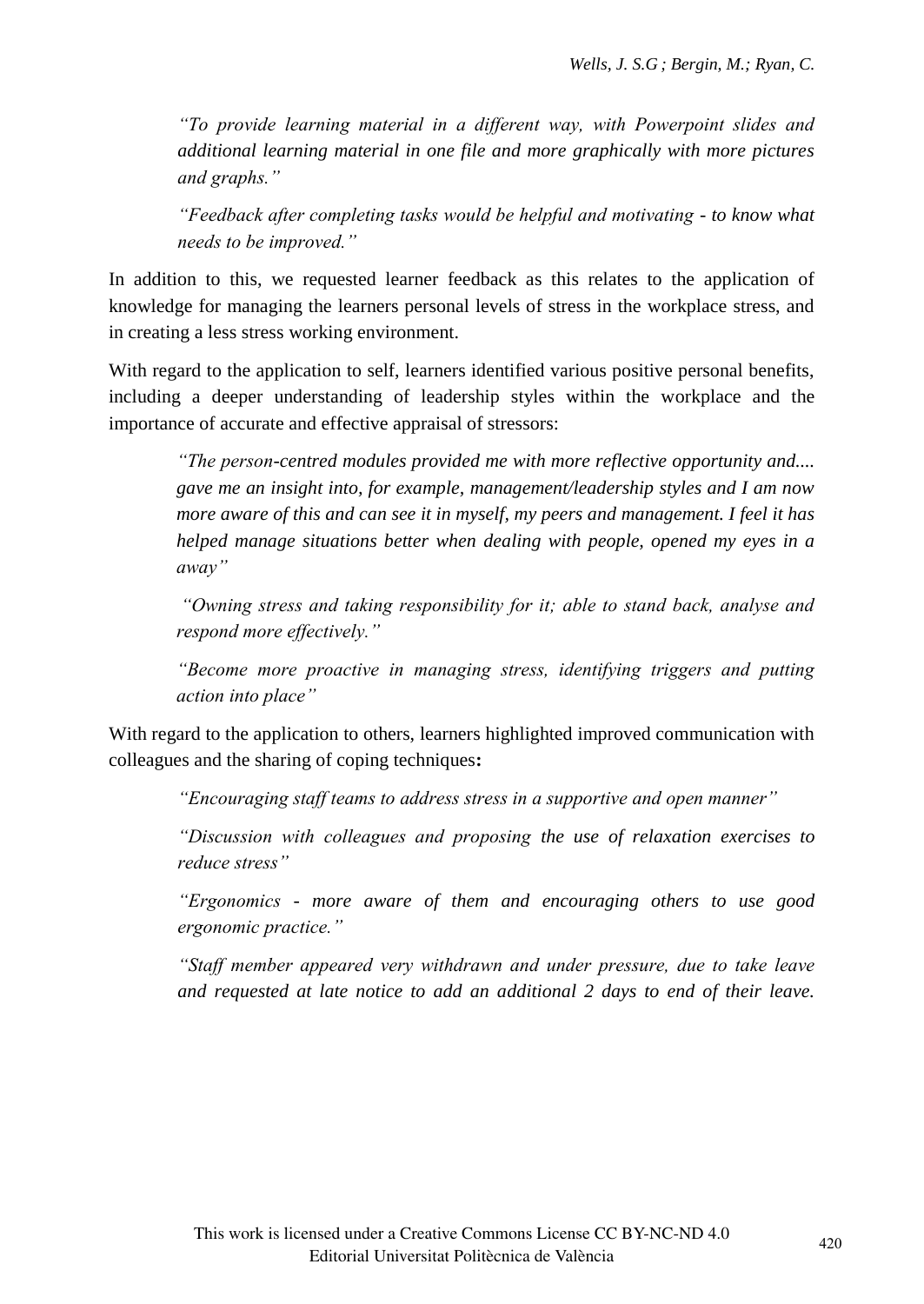> *Normally not permitted. Aspects of stress and effects was at forefront of mind, so took decision to grant additional leave and worked around this with other staff"*

> *"In our organisation, we have improved our communication to staff with memo's, staff updates and meetings frequency increased."*

## **Conclusion**

The results from the student feedback would suggest that learners greatly benefitted from the location of assessment activity within their own day to day working context. This made assessment more relevant to them and also impacted upon their own sense of achievement beyond the theoretical. It is interesting to note that where they critique the programme this related more to a desire for more structured guidance on when to submit assignments and greater interactivity with other learners. As a consequence the course has been adjusted to incorporate this critique for change.

## **References**

- Denny, M., Weber, E. F., Wells, J., Stokes, O. R., Lane, P., & Denieffe, S. (2008).Matching purpose with practice: Revolutionising nurse education with MITA.*Nurse Education Today*, 28(1), 100-107.
- European Agency for Safety and Health at Work (2010) *ESENER European Survey ofEnterprises on New and Emerging Risks*. Publications Office of the EuropeanUnion, Luxembourg.
- European Agency for Safety and Health at Work (2010) *European Opinion Poll onOccupational Safety and Health.* Publications Office of the EuropeanUnion,Luxembourg
- European Commission, (2011) *Commission Staff Working Paper Report on theimplementation of the European social partners" Framework Agreement on Workrelated Stress* Brussels EC
- Health and Safety Executive, (2014) Stress related and psychological disorders inGreat Britain 2014 http://www.hse.gov.uk/Statistics/causdis/stress/index.htm
- Ridge, M., Wells, J., Denny, M., Cunningham, J., & Chalder, T. (2011). Developing a webbased stress management intervention for occupational support workers. *Journalof Mental Health*, *20*(2), 185-197.4
- Schraer, R. (2014) Six out of 10 social workers would not recommend their workplace*Community Care* http://www.communitycare.co.uk/2014/10/01/six 10 socialworkers-recommend-workplace/
- SECO, (2010). *Stressstudie 2010: Stress bei Schweizer Erwerbstätigen, Zusammenhängezwischen Arbeitsbedingungen, Personenmerkmalen, Befinden und Gesundheit.*Eidgenössisches Volkswirtschaftsdepartement EVD, Bern.
- Weber, E. (2005). *MI strategies in the classroom and beyond: using roundtable learning.*New York, Pearson Publishers.